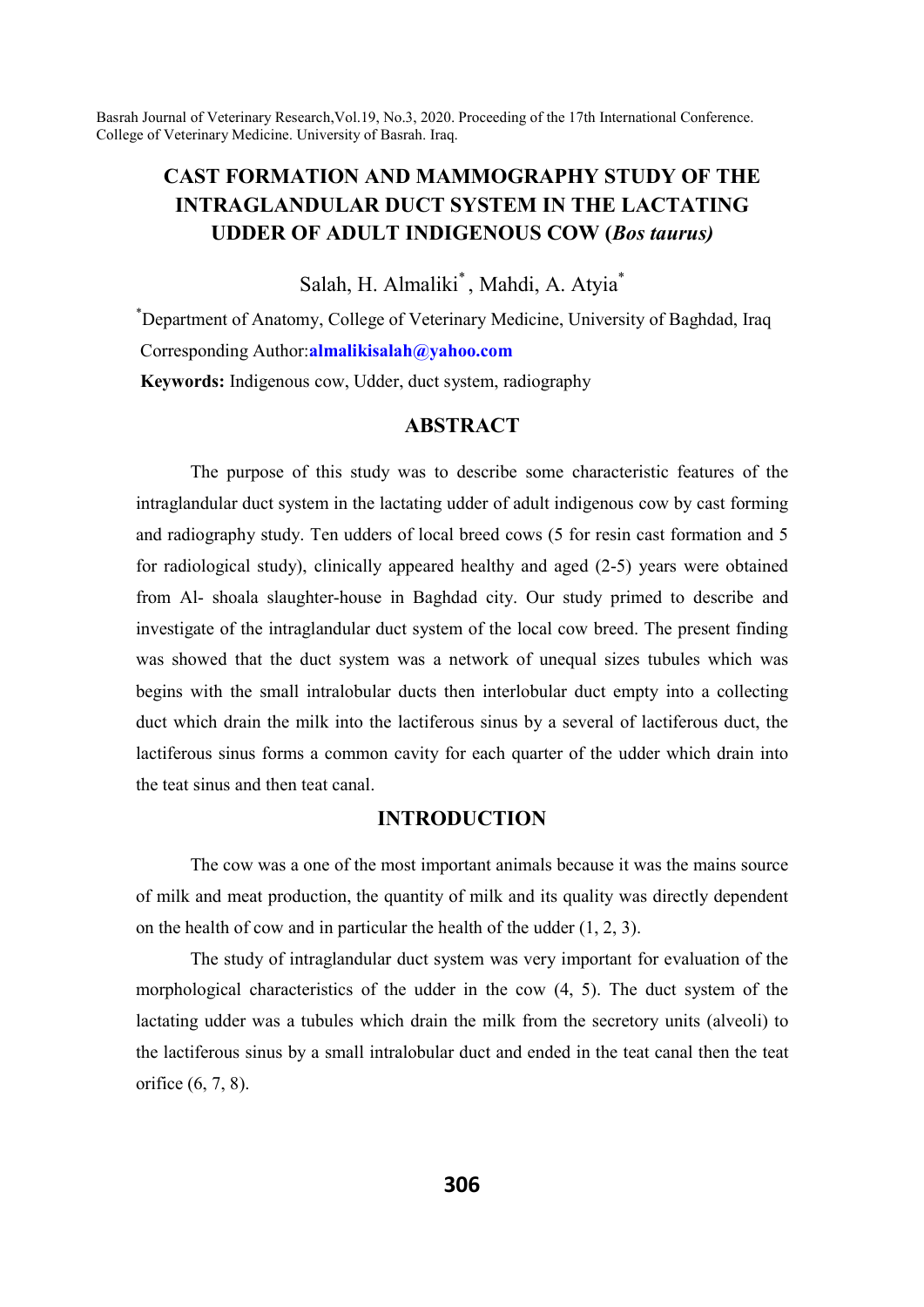The Iraqi cows consider as the primary dairy animals for many dairy products were including thick cream (gay mar), butter, and cheese (9).

 Due to lack of anatomical and histological study on the udder of iraqi cow and specially the study of the intraglandular duct system which was consider the second important portion of udder beside the first portion which was the glandular part, so the aim of our study was to attentions to the possibility of using cast forming and radiological technique to investigate of the pattern of intraglandular duct system to summarize the data for better understanding the function of milk production.

### **MATERIALS AND METHODS**

 To investigate the duct system in the lactating udder of Iraqi cows, ten udders of apparently healthy of local Iraqi cows aged 2-5 years were clinically healthy and normally appearance which collected immediately after slaughter from Al-shoala slaughter-house in Baghdad city.The udders were located in the inguinal region which removed with it was skin covering and care was taken to avoid injury of udder tissue. The specimens were divided into two groups 5 udders for cast forming and 5 udders for radiological study.

#### **The cast form of resin technique:**

 For producing three dimension cast of the intraglandular duct system, the five udders were injected with Cold Cure Acrylic resin (Fig.1) which was powder and liquid in mixed ratio of 2gm to 12ml liquid this ratio give about 17 minutes to setting which was enough time to complete injection.

 The resin was injected by hand and using 50ml syringe and polyether catheter inserted in the teat orifice of each quarter and the resin was injected as a single dose in each gland. After complete the injection, the teat orifice was close by ligation it to prevent oozing the resin mixture from the teat orifice. Each gland gets a single dosage of resin which were (10, 20, 30, 40, 150) ml.

 The injected udder was kept for 24 hours in a room temperature to complete setting of resin was occurs. After that the second step was the maceration which was done by 40% KOH solution for 4 days. The KOH solution was changed every day and in each change the cast gently rinse with tap water and cover with new solution of 40% KOH.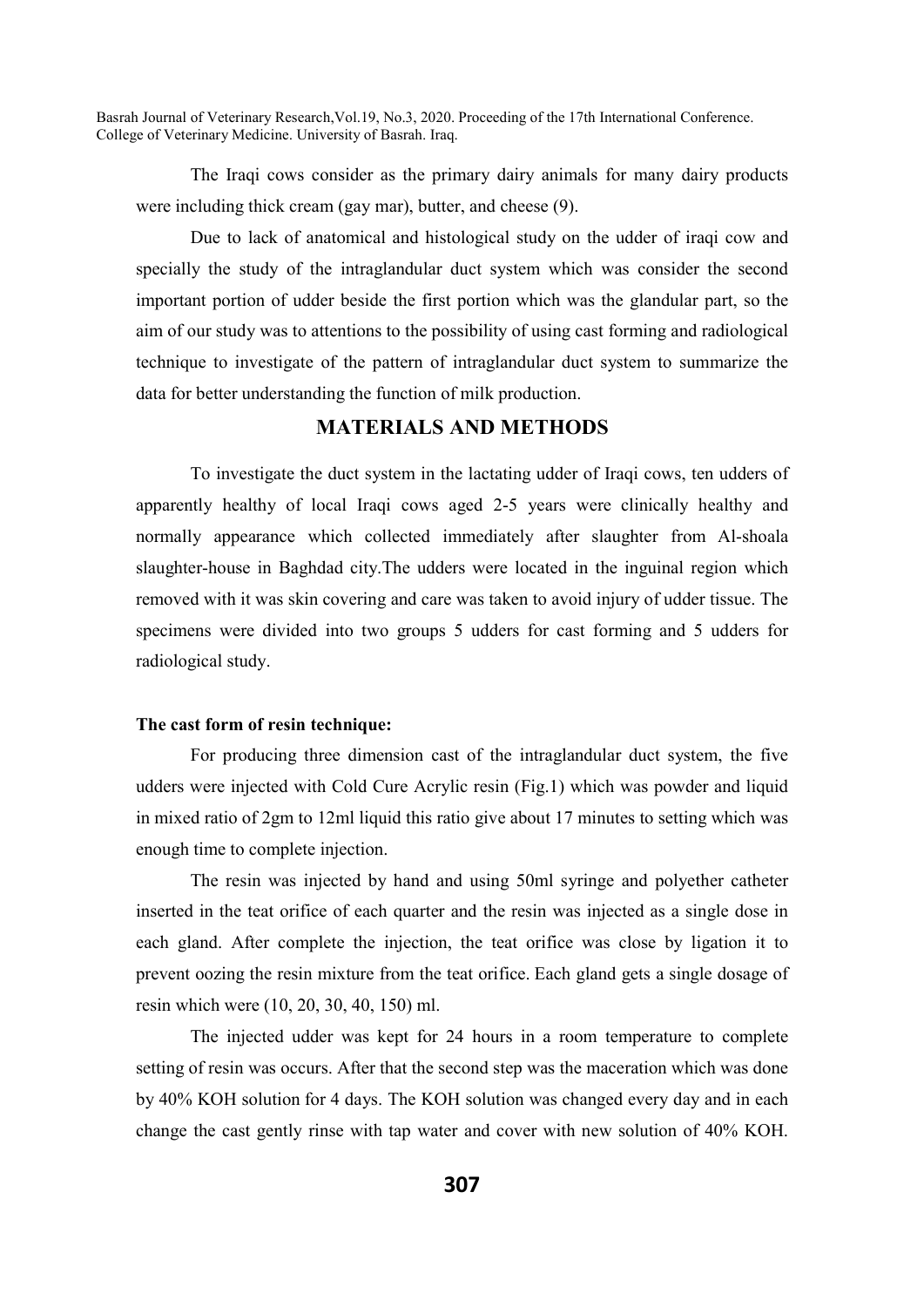Each udder was kept in separation suitable plastic container full with a solution for 4 days.

 The solution was changed every day, at the end of the fourth day complete maceration of soft tissue was occur, the cast thoroughly washed in tap water for three hours then the cast was dried by hot air. The cast was examined by the naked eye and magnified lens for study, greet care was taken to the all parts of cast (10).

### **Mammography study:**

 The mammography was a radiographic term used for description the distribution of intraglandular duct system imaging by using contrast media (11). The use of mammography as a useful tool for the evaluation of morphological characteristics of the udder and teats in dairy cattle, to summarize the data related to ultrasound examination in cows (12).

 The radiological images were down by using contrast media on the fresh isolated udders to investigate pattern of the intraglandular duct system in lactating udders.

 Two types of contrast media used in this study were Ultravist 370 (Iopromide 370 mg I/ml) which was an Iodine compound and Barex (Barium sulphate) (Fig.2).

 The contrast media was injected manually by hand and using 50ml syringe and poly ethylene catheter of 20cm length and 3mm diameter inserted through the teat orifice. Four dosage (5-10-15-20) of contrast media were injected in each gland, and a single exposers (radiological image) was taken after each injected dosage to follow the contrast media passing in the duct system of each gland.

 For donning x-ray image, the x-ray digital machine (Siemens Germany) was controlled on the following parameters were used: KV. (60), Time exposer (4.5) msec and focus film distance FFD (80) cm. (11).

# **RESULTS AND DISCUSSION**

**The cast form of resin:** To make a complete gland cast forming, the resin must be have low viscosity to allow the resin for passes through small ducts to reach into the alveoli quickly as possible before the resin was set. The proper time (17) minutes which was prepare previously through the ratio mixture was (2 to 12) help to produce good cast, through given enough time to complete injection before setting of resin.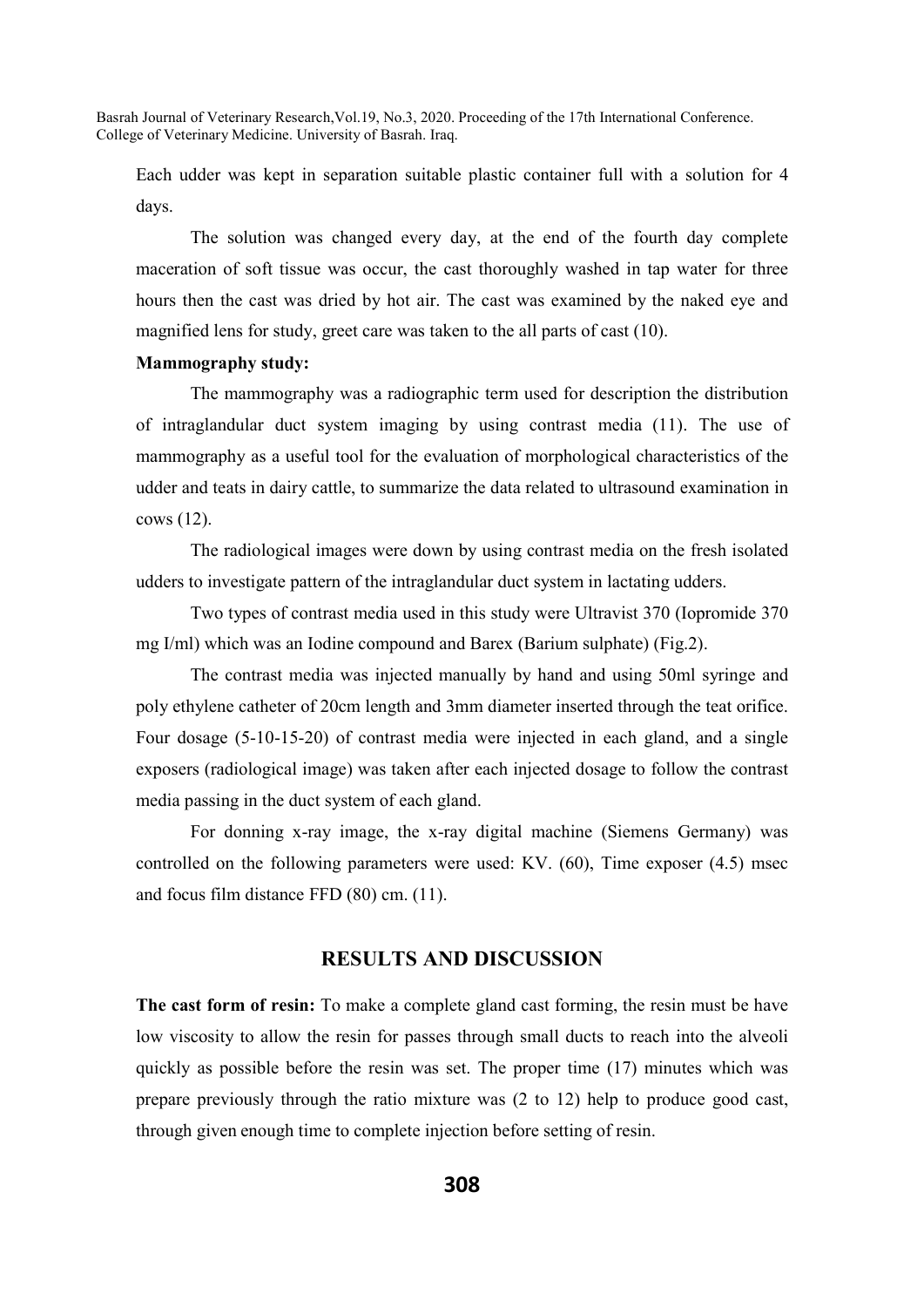The manual injection of resin by syringe produce enough pressure to push the resin through the duct system without making damage of fine duct and alveoli, this result was agreement with the finding of (10), who reported the using of air compressor in the process of injection may be produce rapture in a fine duct.

 The time of maceration usually depended on the concentration of the KOH solution and the size of specimen (13). The thourghly of the cast after maceration was much imparted the clean cast from the macerated debris and to remove the harmful effect of KOH on our hand during handling the cast to examined.

 At a first observation, the cast produce by a half udder (fore and hind quarters), the cast shows each quarter produce a single gland and appear as heavy branched freeseem spongy mass from dense meshwork of resin (Fig.3) this was agreement with (14) in she-camel and (15) in goat.

 The hind gland slightly larger than the fore one of the same half (Fig.3) this result was uncontract with the results of (14) in she-camel which found that each quarter possesses two gland completely separated from each other, with fore (large) and hind (small) gland of the same halve.

 The ventral extremity of the cast of each gland, showing spindle rod-like projection (3.5 cm) from the cast which was the teat sinus with the teat canal, connected with the base of each gland (Fig.3, 4). Same results were found by (16, 17) which used epoxy resin in sheep mammary gland, also agreement with the results of (14) in shecamel. While was contrast from the result of (18) in the teat of mammary gland in carnivorous, horse, pig which contain multiple teat camel and sinus separately at the teat apex.

 The lactiferous sinus was a base of the gland which large, round and various in size cavity (Fig.4, 5). The lactiferous sinus was connected ventrally with the teat sinus and dorsally with a several lactiferous ducts were relatively large and open dorsally on it (Fig.4, 5, 6) same result was observation in she-camel by (14).

 Each lactiferous duct received several small diameter collecting ducts and the collecting duct formed from several interlobular duct which ended by many intralobular duct which was the fines branches and ended by the alveoli which appear as very small round sac-like structure (Fig.6, 7). This same as in she-camel by  $(14, 15)$  in the goat.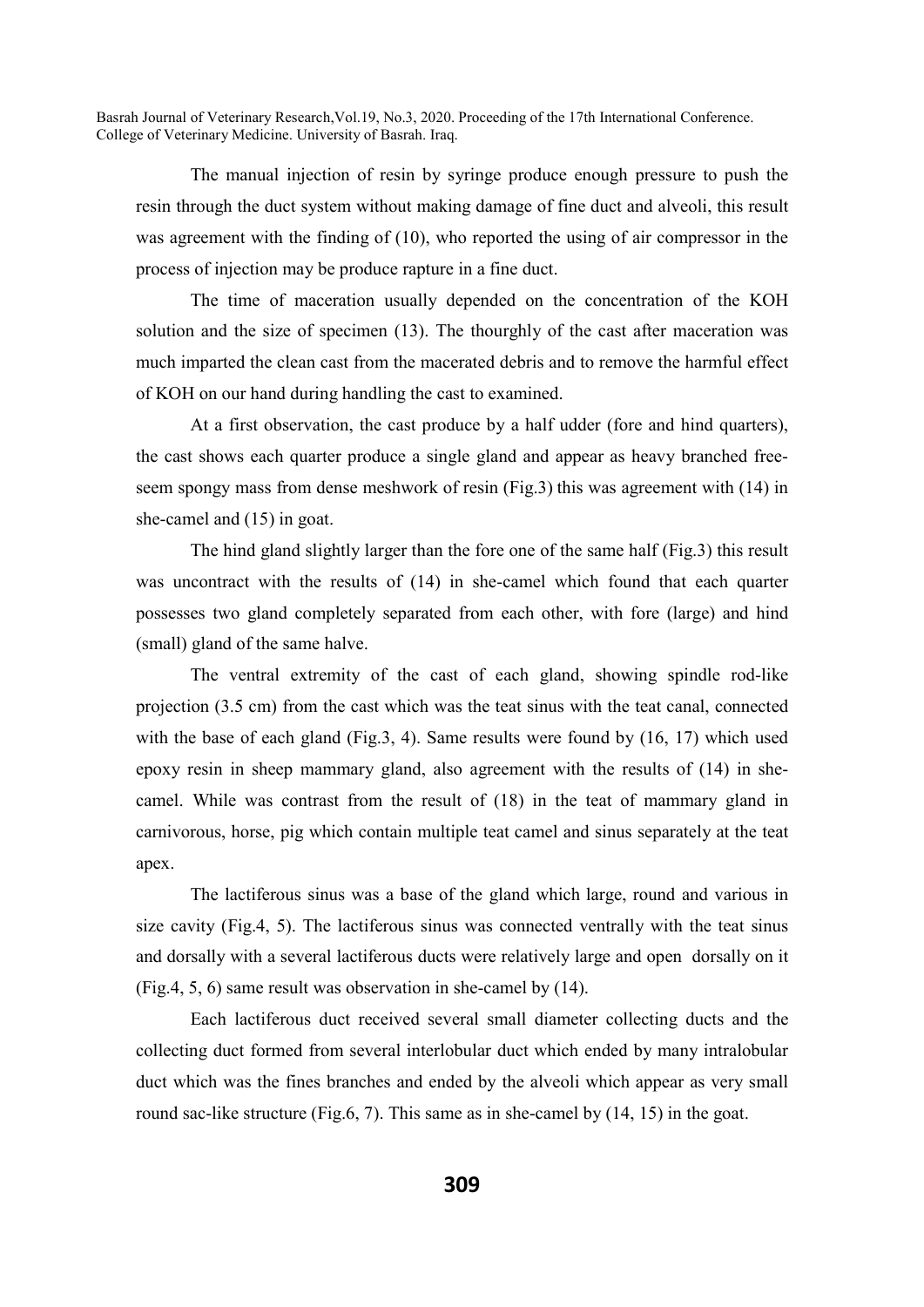#### **Radiological study:**

 Our results in radiological study showed at the begins of injection (5ml) of the contrast media via the teat orifice, the contrast media pass up through the teat canal, teat sinus and small amount distributed in the lactiferous sinus. The teat canal and sinus appears as long narrowed spindle in shape (Fig.8), that similar finding were recorded by (19) in small ruminants and (14, 20) in she-camel.

 At second injection (10ml), the contrast media progressive move up in the lactiferous sinus. The contrast media when injected in the fore quarter was showing begging of lactiferous duct, while in the hind quarter the contrast media distributed horizontally (Fig.9).

 This variable bet in the fore and hind quarters due to the fore quarter was smaller in size than hind quarter so the contrast media move more up, similar finding of (19) in ewe which has irregular lactiferous sinus and clearly diameter lactiferous sinus in shegoat. While (20) showed the lactiferous sinus appear as large round structure in shecamel.

 At the third injection (15ml) of contrast media, the lactiferous sinus in fore quarter was felled and the origin of lactiferous duct were appeared, also the lactiferous sinus of hind quarter was felled with contrast media (Fig.10).

 As contras media more injected (20ml) it pass more up reaching the alveoli by passing through the lactiferous duct, collecting duct, interlobular and intralobular duct (Fig.11, 12) similar finding was found by (20) in she-camel, (21) in goats and (8) in cow.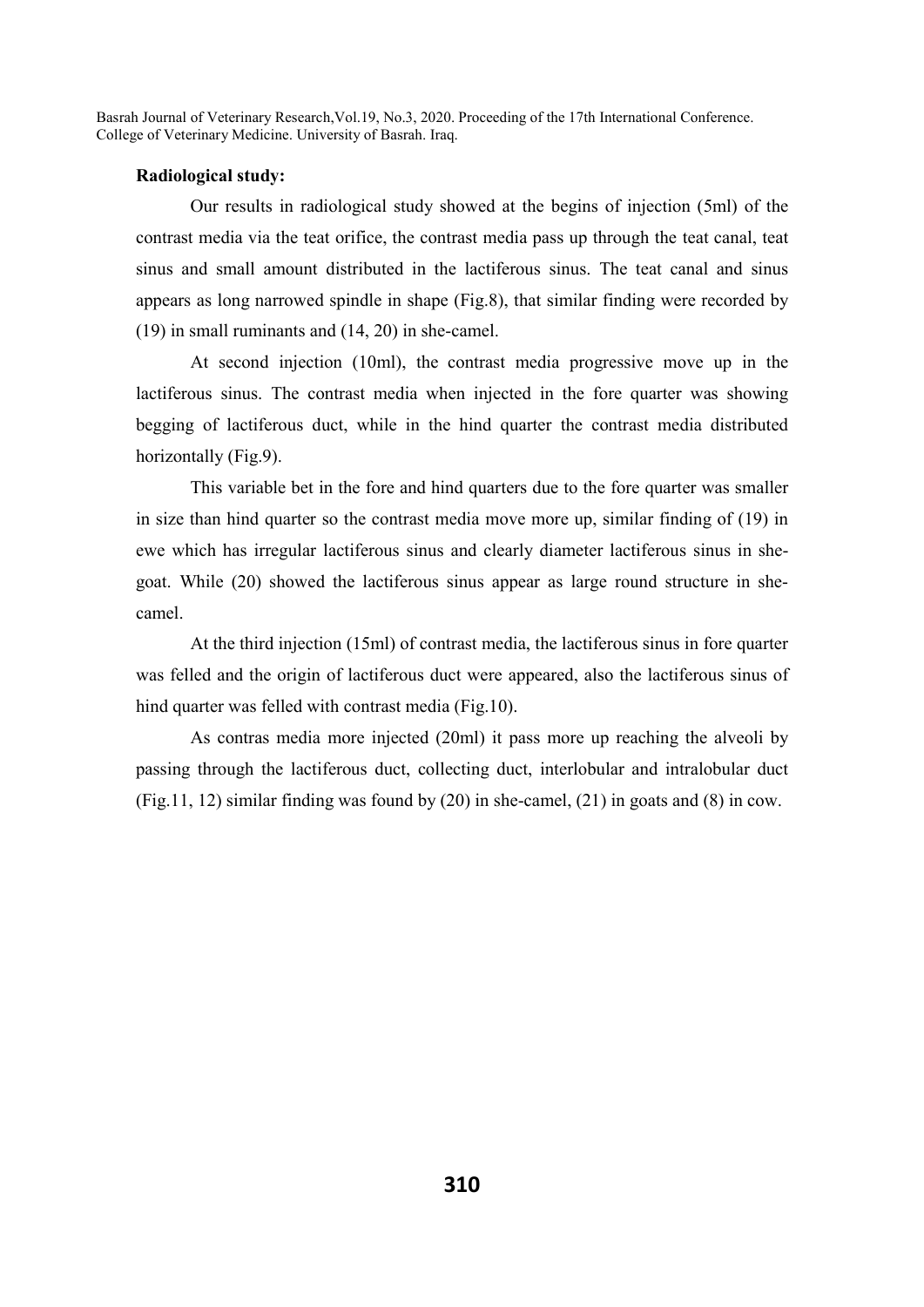

Fig1: Injectable materials: shows three types of Cold Cure Acrylic Resin which were used in cast formation.



Fig.2: Contrast media, shows two types of the contrast media which were used: a. Iopromide b. Barium sulphate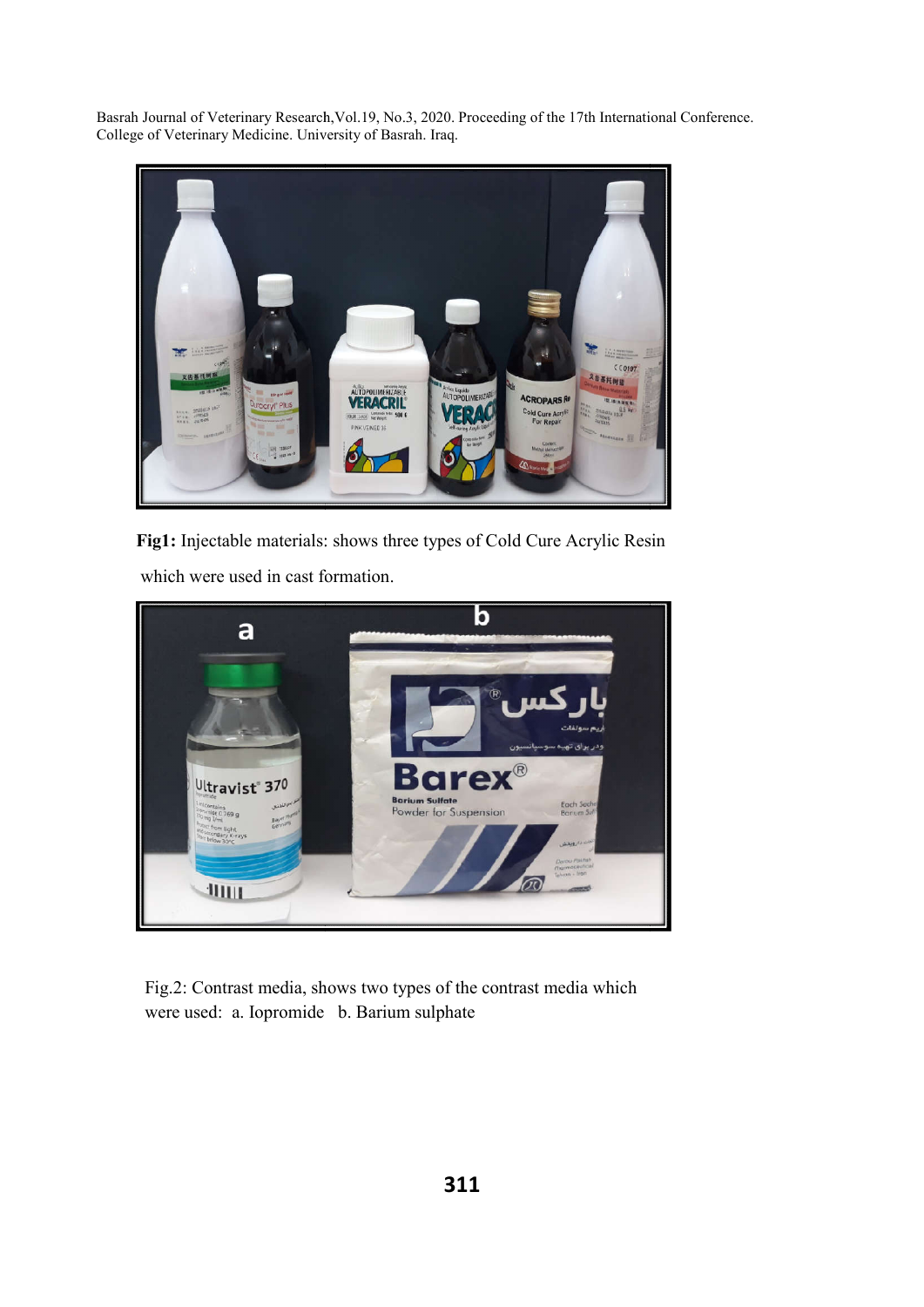

Fig.3: Cast form of the right halve of the lactating udder in local Iraqi cow shows: a. Fore quarter b. Hind quarter c. Teat canal d. Teat sinus.



Fig.4: Cast form of the hind quarter in the lactating udder in local Iraqi cow shows: a.Teat canal b.Lactiferous sinus c.Lactiferous sinus d.Lactiferous duct.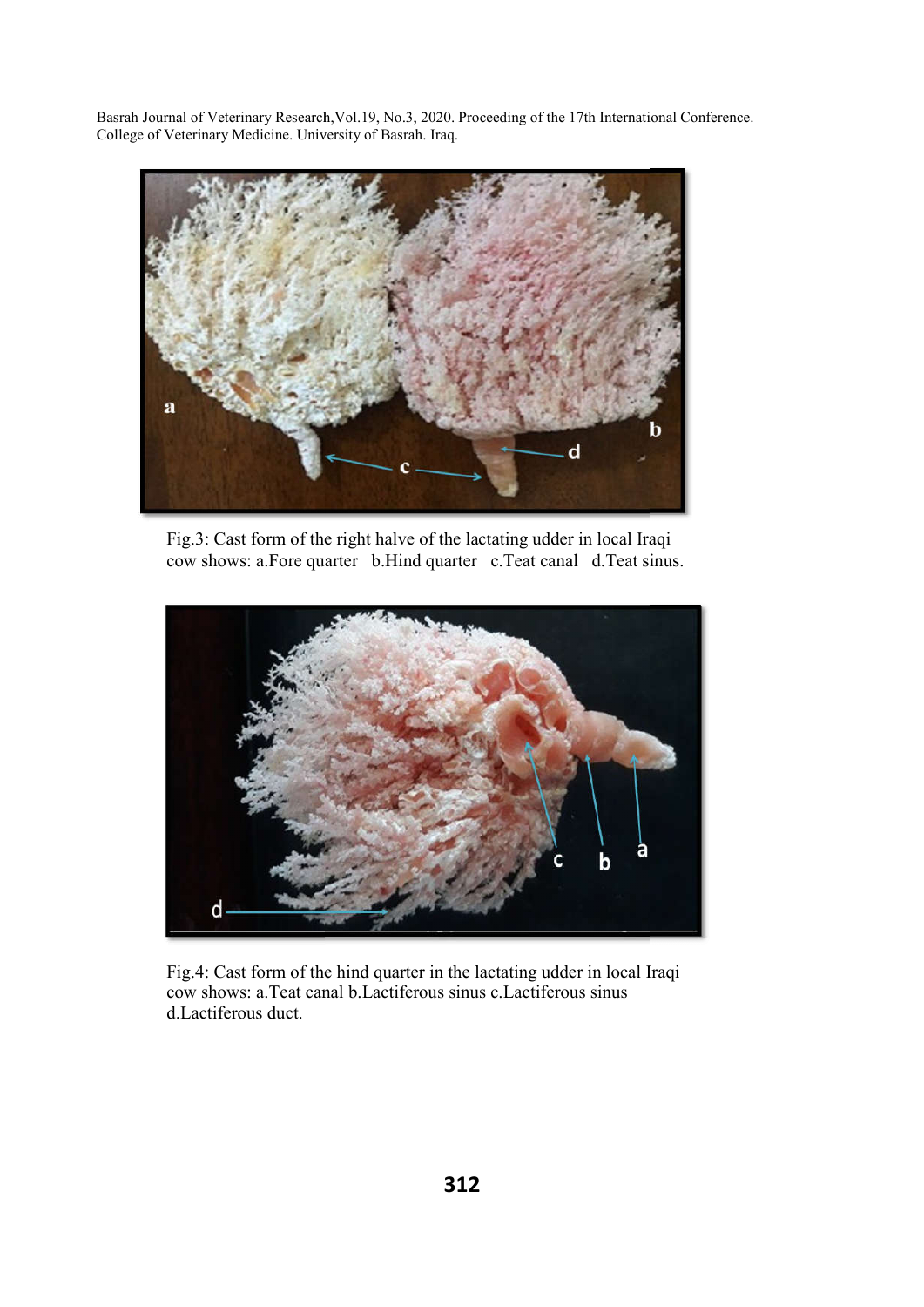

Fig.5: Cast form of the lactating udder in local Iraqi cow shows: a.Lactiferous sinus b.Lactiferous duct.



Fig.6: Cast form of the lactating udder in local Iraqi cow shows: a. Lactiferous duct b.Collecting duct c.Interlobular duct.d.Intralobular duct e.Alveoli.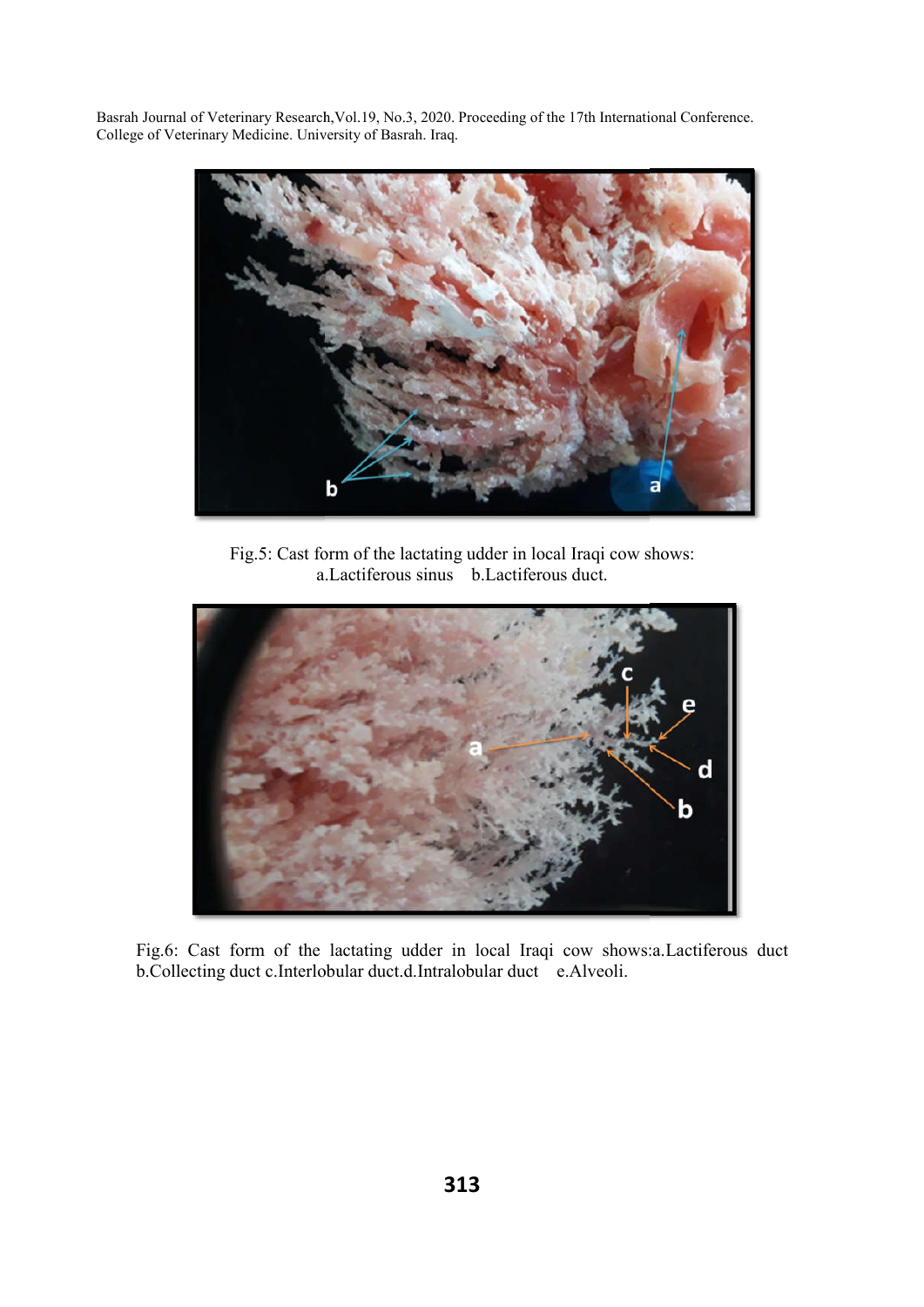

Fig.7: Cast form of the lactating udder in local Iraqi cow photed with magnifying glass shows: a.Lactiferous sinus b.Lactiferous duct c.Collecting duct d.Interlobular duct e.Intralobular duct.



Fig.8: Radiographic picture of the right halve in lactating udder shows: a. The teat orifice b.The teat canal c.Teat sinus 1. Fore quarter 2. Hind quarter(5ml of Barium sulfate contrast media).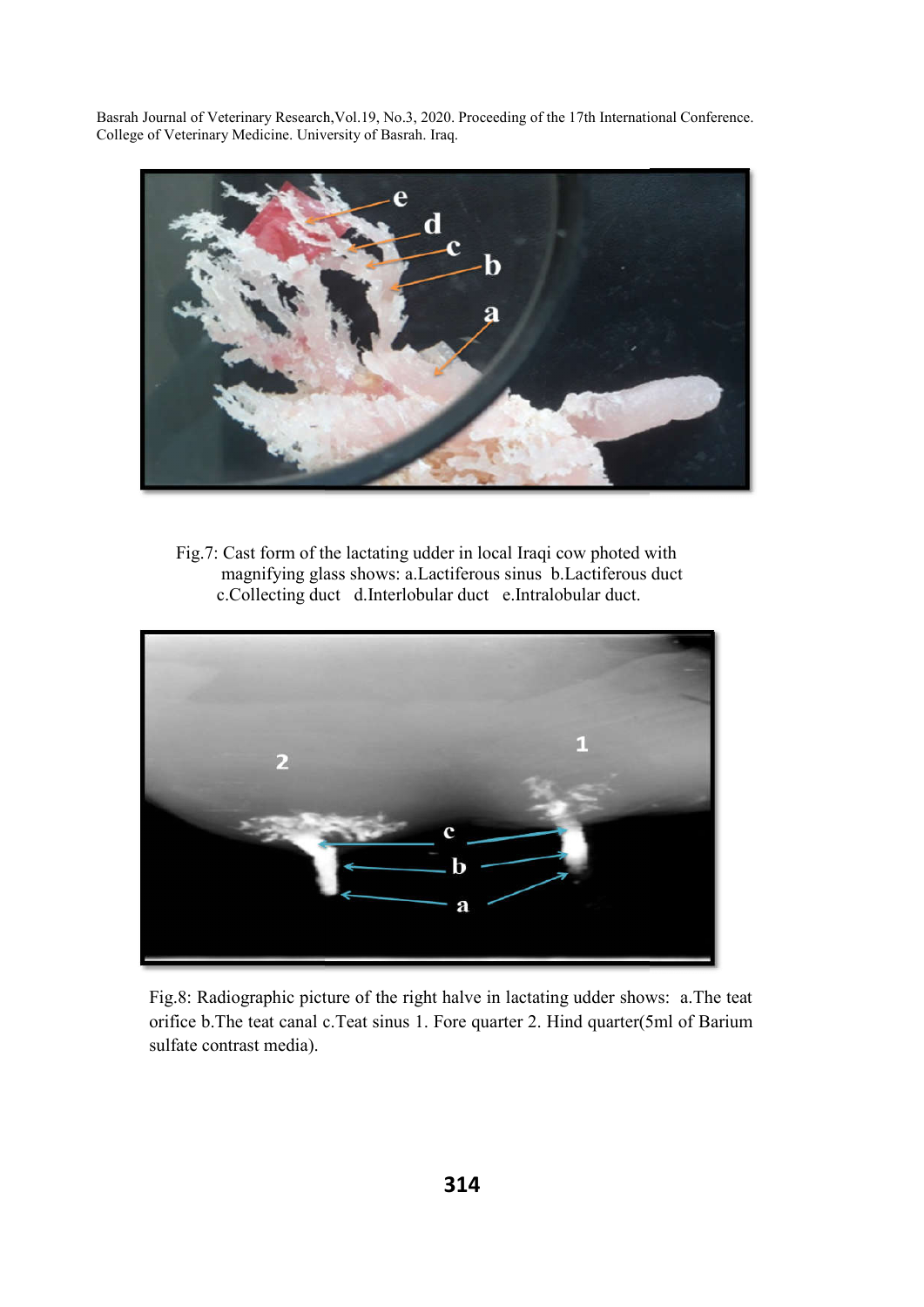Basrah Journal of Veterinary Research, Vol. 19, No. 3, 2020. Proceeding of the 17th International Conference. College of V



Fig.9: Radiographic picture of the right halve in lactating udder shows: a.Teat canal b.Teat sinus c.Lactiferous sinus d.Lactiferous duct 1. Fore quarter 2. Hind quarter (10ml of Iopromide contrast media).



Fig.10: Radiographic picture of the left halve in lactating udder shows: a.Teat canal b.Lactiferous sinus c.Lactiferous ducts 1.Fore quarter 2.Hind quarter(15ml of barium sulfate contrast media).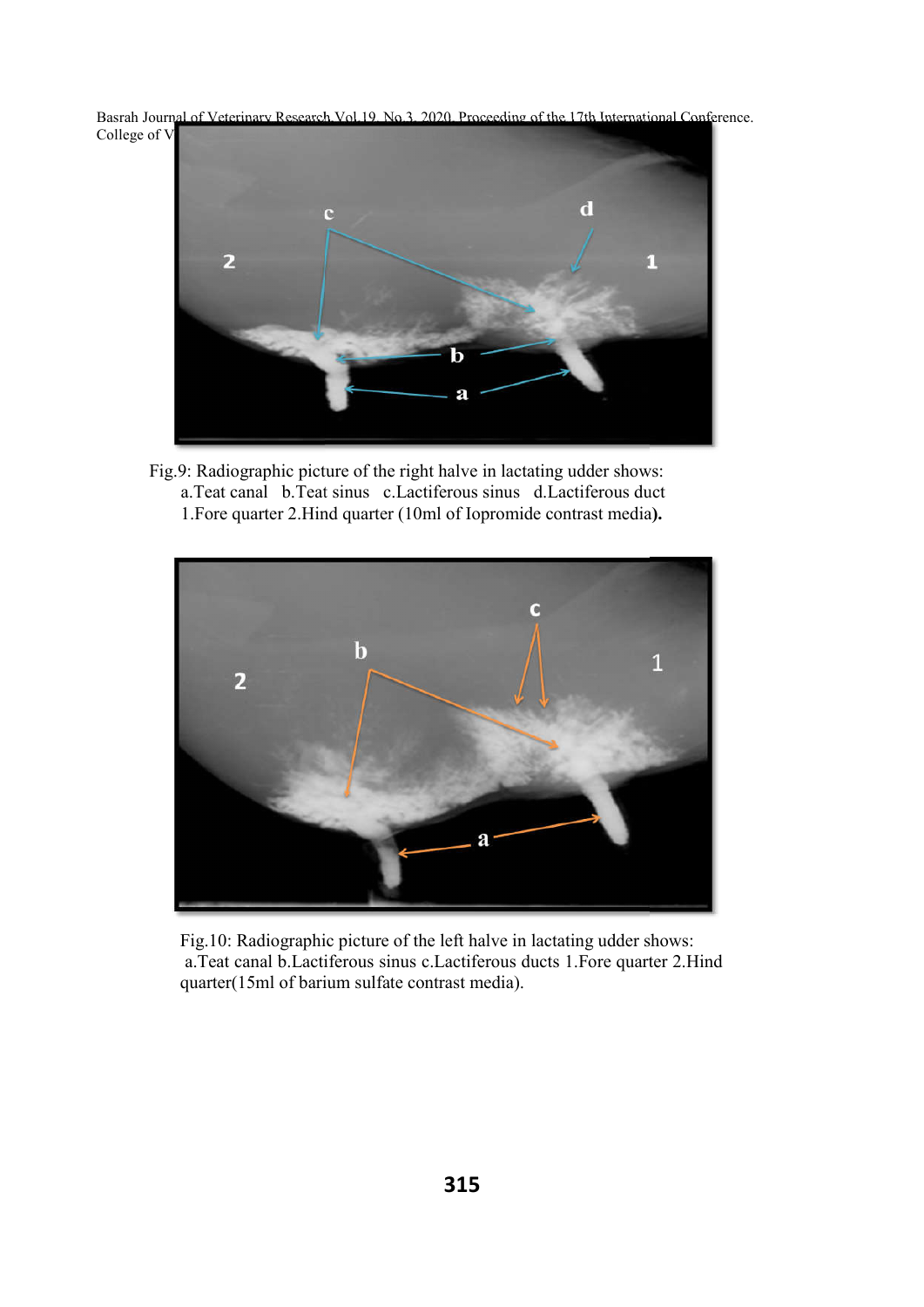

Fig.11: Radiographic picture of the right halve in lactating udder shows: a.lactiferous ducts ducts b.Collecting duct c.Interlobular duct d.Intralobular duct e.Alveoli (20ml of Iopromide contrast media).



Fig.12: Negative radiographic picture of the right halve in lactating udder shows: a.lactiferous ducts b.Alveoli (20ml of Iopromide contrast media).

### **REFERENCES**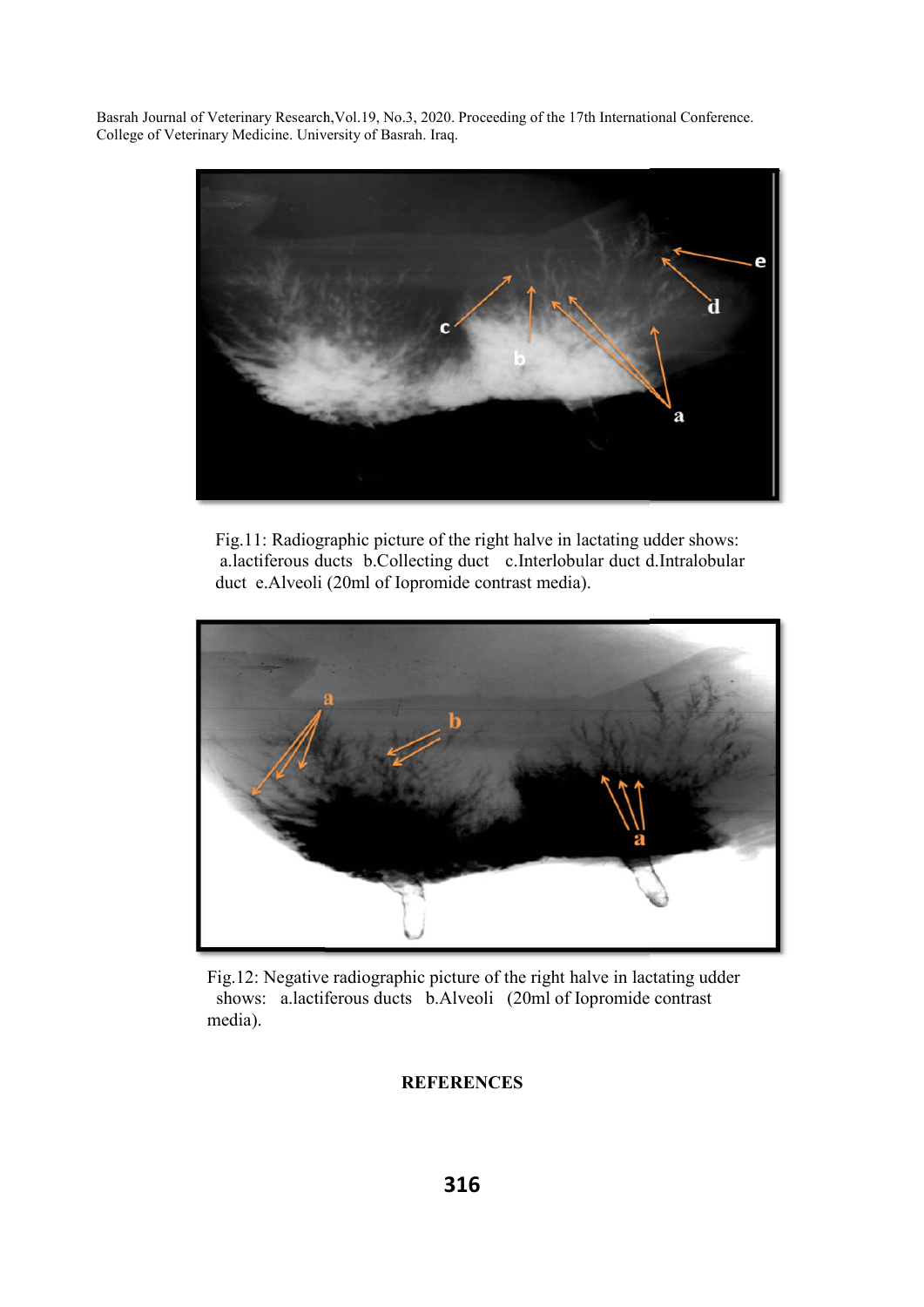- **1-Twardon, J.; Dziecio, M.; Nizamski, M.; Dejneka, G.J. (2001).**Use of ultrasonography in diagnosis of teats disorders. Poland Journal Medicine Veterinary, 57 (12): 874-875.
- **2-Louda, F., Vanek, D., Jezkova, A., Stadnik, L., Bjelka, M., Bezdícek, J. and Pozdísek, J., (2008):** The use of Biological Principles in Management of Female Reproduction in Cattle Breeding in Czech. Publ. Institute for cattle breeding, Rapotin, 56 (1): 756-759.
- **3-Al-Zubaid, A.A.N., Yousif, A.A. (2012).** Prevalence and antimicrobial susceptibility of salmonella species isolate from slaughtered cows in Iraq. The Iraqi Journal of Veterinary Medicine, 37 (1): 96-101.
- **4-Szencziova I, and Strapak P (2012).** Ultrasonography of the udder and teat in cattle: perspective measuring technique. Slovak Journal Animal Sciences, 45 (3): 96- 104.
- **5-El-Sayed, E.H.; Hassan, L.R.; Saifelnasr, E.O.H.; Ashmawy, T.A.M. (2013).** Ultra-structure study of mammary gland in Zaraibi goats during different stages of lactation. Egyptian Journal of Sheep and Goat Sciences, 8 (2): 33-45.
- **6-Frandson, R.D.; Wilke, W.L.; and Fails, A.D.T.L. (1992).** Anatomy and Physiology of Farm Animals. 5th ed. Lee and Feibiger, Philadelphia, Pp: 80- 270.
- **7-Karem, M.N. (2011).** Histological Structure of secretory and non-secretory states of mammary gland in buffalo (Bubalus bubalis). MSc. Thesis. University of Baghdad. Baghdad Iraq.
- **8-ALsadi, S.E. and Fadeal, T.H. (2018).** Anatomical and Histological study in the udder of local Iraqi cattle (Bovidae caprinae). Basrah Journal of Veterinary Research, 17 (3): 544-554.
- **9- AL-Sadi HI (1980).** Animal wealth in Iraq and means of improving it. Iraqi Journal of Veterinary Sciences. University of Mosul, 28 (1): 203-204.
- **10-Tompestt, D. H. (1970).** Anatomical Techniques. 2<sup>nd</sup> ed. Longman group limited, Edinburgh, London. Pp: 245-268.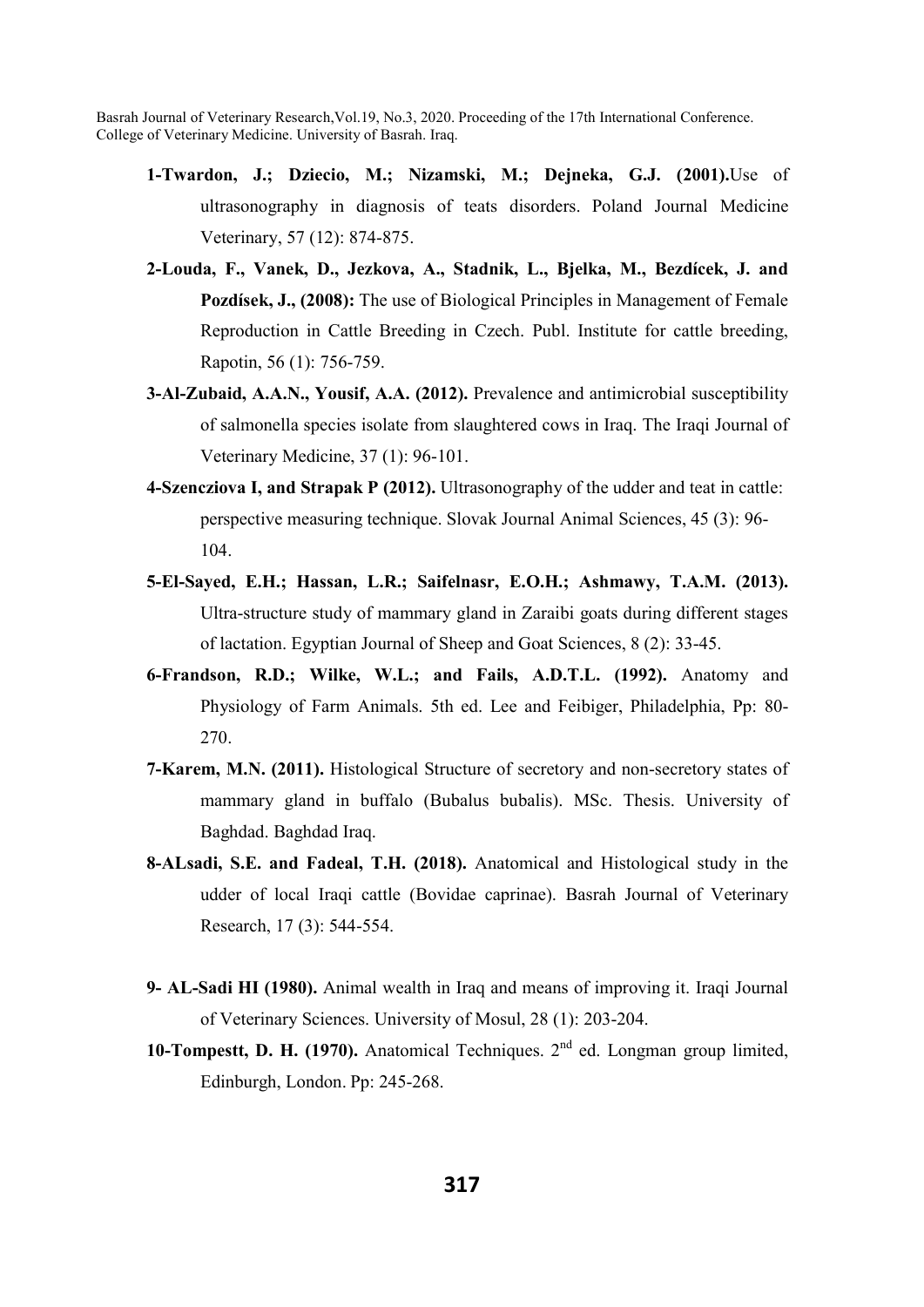- **11-Thrall, D.E. (2018).** Textbook of Veterinary Diagnostic Radiology.  $7<sup>th</sup>$  Ed. United States of America: Thrall, D.E. and Widmer, W.R. Chapter 1, Radiation Protection and Physics of Diagnostic Radiology; Pp: 2-21.
- **12-Rambabu, K.; Makkena, S.R.V.; Suresh, K. and Rao, T.S.C. (2009).** Ultrasonography of the Mammary Gland in Ruminants. India Buffalo Bulletin Journal, 28 (1): 5-10.
- **13-Tadjalli, M. and Moslemy, M.R. (2007)**. Intra hepatic ramification of the portal vein in horse. Iranian Journal veterinary Research, 8 (2): 116-122.
- **14-AL-Hakeem, Y.A. (2005).** Anatomical, Histological and radiological study of lactating and non-lactating mammary gland of she-camel (Camelus dromedarius). MSc. Thesis. University of Baghdad. Baghdad Iraq.
- **15-Adam, Z.E.A.S.; Ragab, G.A.N.; Awaad, A.S.; Tawfiek, M.G. and Maksoud, M.K.M.A. (2017).** Gross anatomy and ultrasonography of the udder in goat. Egypt Journal Morphological Science, 34 (3): 137-142.
- **16-Caja, G.; Such, X.; Rubert, J.; Carretero, A. and Navarro, M. (1999).** The use of ultrasonography in the study of mammary gland cistern during lactation in sheep. In: milking and milk production of dairy sheep and goat .Barillet, F. and Zervas. N.P. 1<sup>st</sup> Ed. EAAP publication Wageningen Pers., Wageningen, Pp: 91-93.
- **17-Carretero, A.; Ruberte, J.; Caja, G.; Perez-Aparicio, F.J.; Such, X., Peris, S.; Mannesse, M.; and Navarro, M. ( 1999).** Study on the structure and the development of the canalicular system of the mammary gland during lactation in Manchega and Lacaune dairy sheep. In: Milking and milk production of dairy sheep and goats. Barillet, F. and. Zervas, N.P.  $1<sup>st</sup>$  Ed. EAAP publication Wageningen Pers, Wageningen Pp: 35- 40.
- **18-Birhanu, T. (2014).** Veterinary Histology Module for Animal Health Science. 1<sup>st</sup> ed. Nekemte, Ethiopia. Pp: 165-169.
- **19-Atyia, M. A. (2009).** Anatomical histological and radiological study of the mammary gland in the small ruminant. Basrah Journal of Veterinary Research. 8 (2): 10-20.